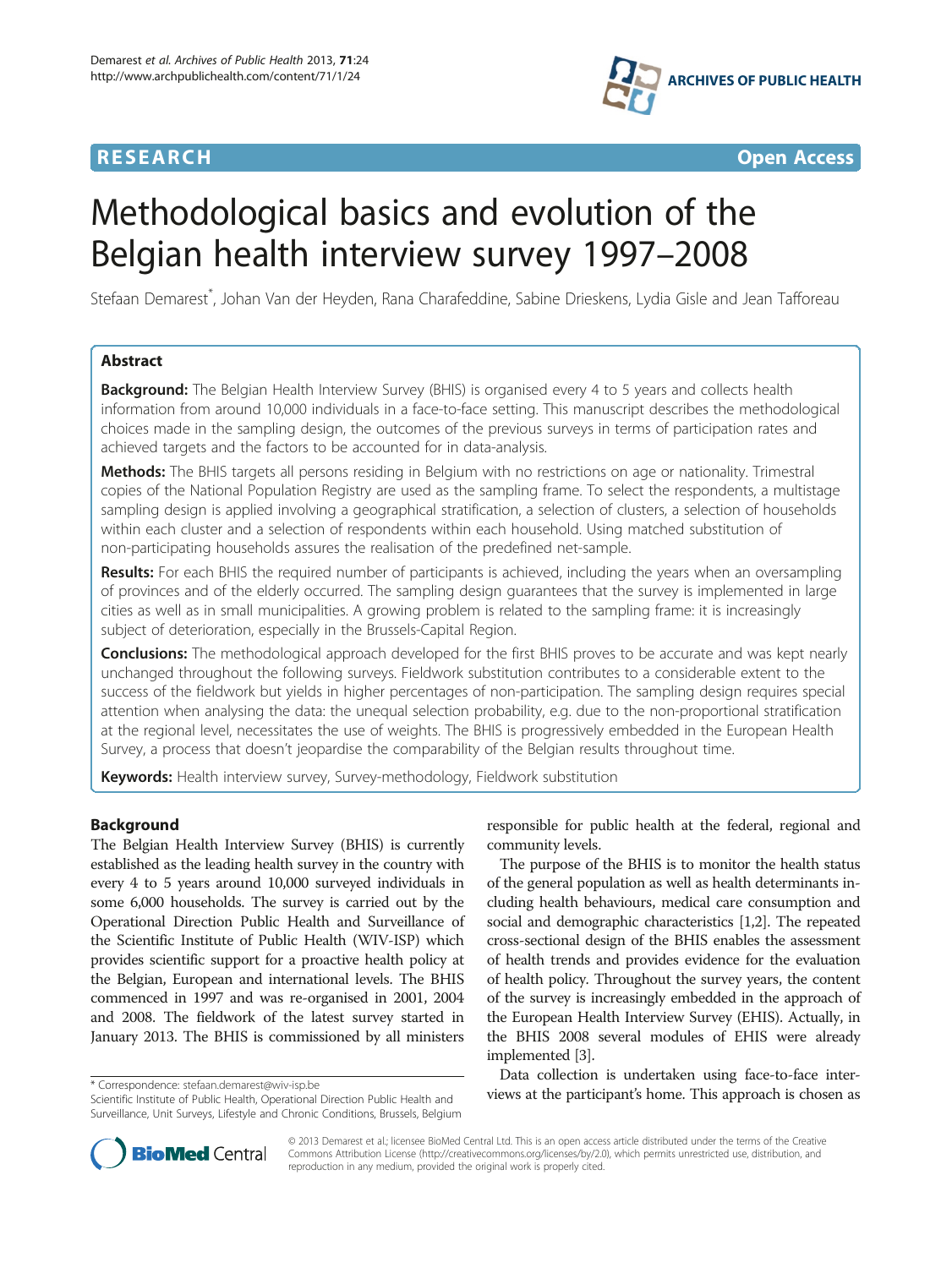it has shown important advantages in comparison with e.g. a mail survey approach (higher response rates) or interviews by telephone (better representativity) [\[4\]](#page-8-0). From 1997 to 2008, data were collected using Paper and Pencil Interviewing (PAPI). The interviews are supplemented with a self-administered questionnaire (for the participants aged 15+) covering more sensitive topics like mental health, use of illicit drugs and sexual behaviour.

The analysis and interpretation of the BHIS data require a profound knowledge of the sampling and selection procedures used in the survey and an awareness of the changes that took place throughout the successive surveys. These procedures should guarantee that the results of the BHIS are sufficiently precise and unbiased while taking into account the practical feasibility of the survey given the available resources.

This manuscript describes the methodological choices in the sampling design and in the strategy to select households in the BHIS, the methodological changes since the first survey in 1997, and the outcomes of the previous surveys in terms of participation rates and achieved targets. The manuscript also reflects on how these methodological issues should be considered in the data-analysis.

## Methods

## Target population

The target population of the BHIS consists of all persons with residence in Belgium, including the institutionalised elderly, with no restrictions on age or nationality. The National Population Registry (NPR) is used as the sampling frame. This registry contains information on gender, age, address, citizenship, marital status, etc. of each individual. It is continuously updated based on the information provided by the municipality officials. Indeed, each birth, death and change of address in Belgium has to be declared to the municipality officials. Although the NPR is the most complete and updated population registry in Belgium, using it as a sampling frame implies that those not officially registered (homeless people, unofficial refugees and all those living with them) are excluded from participation in the BHIS. No absolute figures exist on the not officially registered persons in Belgium.

Recent estimations suggest that around 100,000 people are not registered, especially in big cities like Brussels, Antwerp and Gent. A special case concerns the institutionalized people; in the NPR it is mentioned whether someone is institutionalised or not, without defining the kind of institution. Such institution could be a home for the elderly, a convent, a psychiatric institution, a prison… For operational reasons, prisoners and persons living in large convents or in a psychiatric institution are excluded from the survey since this would require a very specific contact procedure (including a permission of

organisations' hierarchy) and adapted interview skills. e People institutionalised in a home for the elderly are included in the survey, given the specific attention of the Commissioners for the health of the elderly population. Therefore all institutionalised people are included in the sampling frame, but their eligibility to participate in the survey is assessed post hoc during the data-collection phase, that is; when the interviewer tries to contact them. In case it turns out that the sampled person lives in a prison, large convent of psychiatric institution, he/she is considered as non-eligible [[5](#page-9-0)].

## Sampling scheme

The BHIS is a cross-sectional household interview survey. Respondents in the BHIS are selected according to a multistage sampling design, involving a geographical stratification, a selection of clusters within each stratum (primary sampling units), a selection of households within each cluster (secondary sampling units) and a selection of individuals within each household (tertiary sampling units). A summary of the sampling scheme applied in the BHIS is presented in Table [1](#page-2-0). Belgium consists of three regions: the Flemish Region (around 6.1 million inhabitants), the Walloon Region (3.4 million) and the Brussels-Capital Region (1 million). To obtain accurate estimates for the three regions and, consequently, for the whole country a regional stratification scheme was applied [\[6\]](#page-9-0), with a sample size of 3,500 interviews in both the Flemish and the Walloon Region and 3,000 in the Brussels-Capital Region. As a consequence, the total basic sample size of the BHIS is set to 10,000 individuals. Within both the Flemish and the Walloon Region, a second stratification is applied at the level of the provinces. The Flemish Region comprises the provinces of Antwerp, Limburg, Flemish Brabant, East Flanders and West Flanders. The Walloon Region is composed of Hainaut, Walloon Brabant, Namur, Liège and Luxembourg. The province of Liège covers a small German Community (around 70,000 inhabitants) which is considered as a separate stratum. The Brussels-Capital Region is not subdivided into provinces. The number of interviews to be realised in every province is proportional to the population size of each province within the region. In the German Community, however, the number of interviews is fixed to 300, as decided upon by the commissioners of the survey. Consequently, the number of interviews to be realised in the other parts of the province of Liège is decreased with this number. As a result, the total number of strata to be considered is 12: the Brussels-Capital Region, the German Community, Liège without the German Community and the 9 other provinces.

In each stratum, it would have been possible to select the individuals using a random sampling technique. Yet, the travel costs of such scenario are very considerable and exceed the available budget. In this context, it is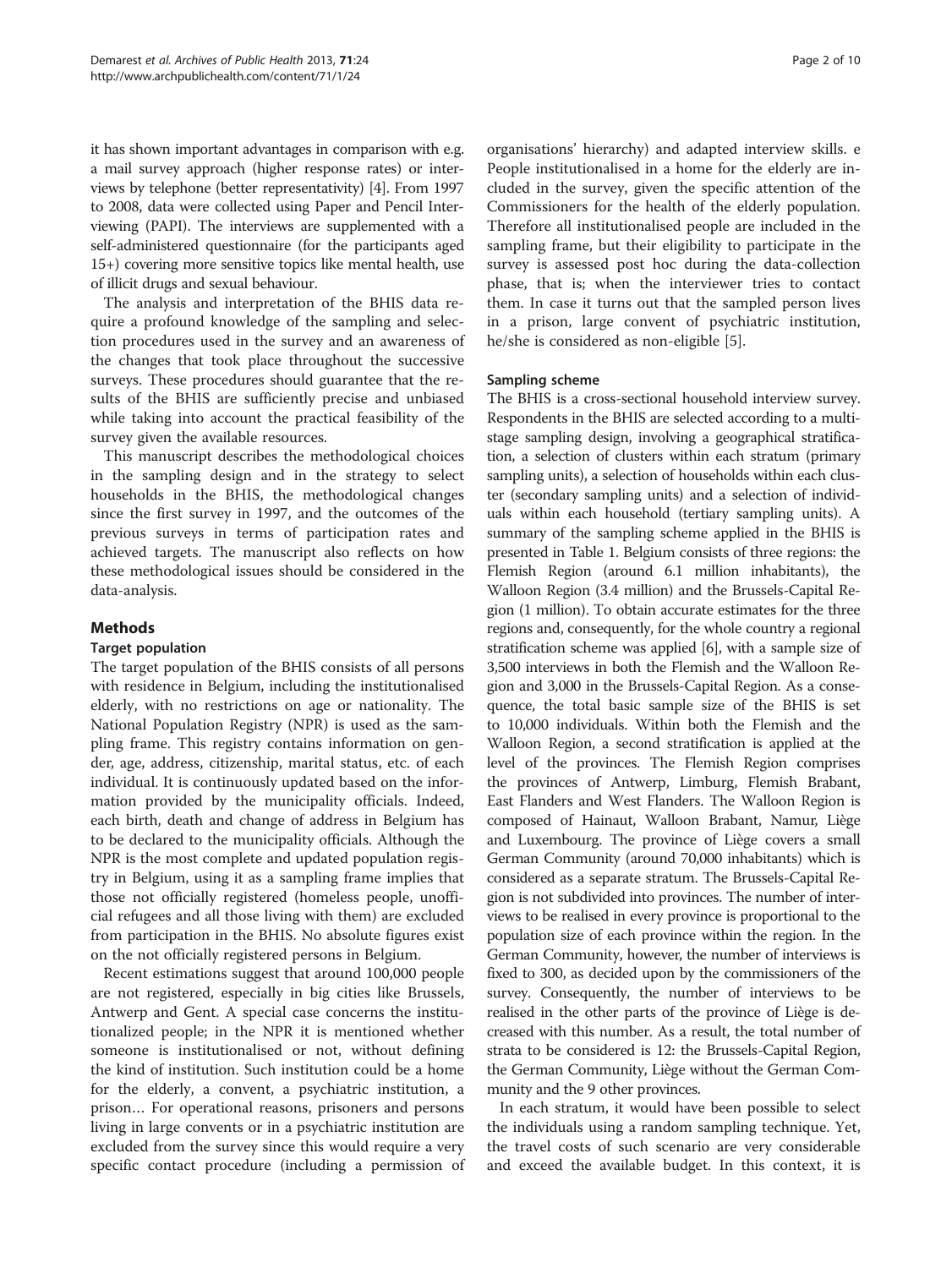#### <span id="page-2-0"></span>Table 1 Overview of the sampling scheme of the Belgian health interview survey

| Overall methodological<br>approach of the BHIS | The aim of the survey is to realise a prefixed number of interviews in every region per quarter. A methodology is used in<br>which groups of 50 individuals (in a number of selected households) will be interviewed. The number of groups equals<br>the prefixed number of interviews in every region divided by 50. In each quarter on average 12.5 individuals per group<br>are to be interviewed. The number of groups to be considered in every province (within every region) is proportional to<br>the number of inhabitants of the provinces. |  |  |  |  |  |
|------------------------------------------------|-------------------------------------------------------------------------------------------------------------------------------------------------------------------------------------------------------------------------------------------------------------------------------------------------------------------------------------------------------------------------------------------------------------------------------------------------------------------------------------------------------------------------------------------------------|--|--|--|--|--|
| Step 1: selecting<br>municipalities            | To determine in which municipalities the groups of individuals will be selected, municipalities are ordered within every<br>province according to their size (number of inhabitants). A systematic selection procedure is used (based on a random start<br>and an interval equal to the size of the province divided by the number of groups to be selected in the province) to attribute<br>groups to municipalities within the provinces. It is possible that several groups are selected in the same large municipality.                           |  |  |  |  |  |
| <b>Step 2: selecting</b>                       | Within every selected municipality, households are ordered hierarchically by:                                                                                                                                                                                                                                                                                                                                                                                                                                                                         |  |  |  |  |  |
| households                                     | - statistical sector                                                                                                                                                                                                                                                                                                                                                                                                                                                                                                                                  |  |  |  |  |  |
|                                                | - the size of the household in 5 categories : size 1, 2, 3, 4, and 4+                                                                                                                                                                                                                                                                                                                                                                                                                                                                                 |  |  |  |  |  |
|                                                | - the age of the reference person                                                                                                                                                                                                                                                                                                                                                                                                                                                                                                                     |  |  |  |  |  |
|                                                | The number of households to be sampled per quarter is theoretically 12,5 divided by the average size of the households<br>of the selected municipality. In order to have enough substitute-households the numerator doubled (25 instead of 12,5).<br>For this calculation, the size of household with more than 4 members is recoded as 4 (because only a maximum of 4<br>members per household can be selected for the interview).                                                                                                                   |  |  |  |  |  |
|                                                | The step-size (or 'interval') used to select the household is defined as the number of households within the municipality<br>divided by the number of household to be sampled in the municipality.                                                                                                                                                                                                                                                                                                                                                    |  |  |  |  |  |
|                                                | For every selected household during the sampling, three consecutive households in the order are selected, this in the<br>context of substituting non-participating households. Such quadruples of households are called "clusters".                                                                                                                                                                                                                                                                                                                   |  |  |  |  |  |
|                                                | To prevent any order effect, the households within each cluster are randomized, while the clusters themselves are randomised<br>too. After applying this procedure, the fieldwork starts using the first ranked cluster/the first ranked household within the<br>cluster and working from the top to the bottom of the list until the prefixed number of interviews is achieved.                                                                                                                                                                      |  |  |  |  |  |
| Step 3: selecting<br>individuals               | In participating households, a maximum of 4 members are selected for the interview: the reference person, the partner<br>(if present) and 3 (no partner) or 2 (partner present) other random selected household members. For non-participating<br>households, substitute households are activated. This process continues till the regional prefixed number of interviews is attainted.                                                                                                                                                               |  |  |  |  |  |

decided to apply a clustered selection procedure where groups of 50 individuals to be interviewed throughout the year of data-collection are selected from a limited number of municipalities in every stratum. In addition to the practical consideration of the cost reduction, the decision to work with groups of 50 individuals is also based on methodological considerations: this number is judged as the best trade-off that allows to ensure feasibility and a low interviewer-bias.

The selection of the groups and the municipalities is based on a method that combines probability proportional to size (PPS) sampling and systematic sampling. First the number of interviews to be realised in every province is divided by 50 to define the number of groups. The next step involves the ranking of all municipalities according to their population size in every province. A stepwise selection of municipalities is applied using the total population in every province divided by the number of groups as a step size. By doing so, big cities as well as small municipalities can be selected for the survey. In some large cities several groups can be selected.

Given the dynamic nature of the NPR, the datacollection phase is split in four quarters and the quarterly samples do not involve replacement. As a consequence, the number of people to be sampled each quarter per group was (on average) 12.5 individuals. Within each group, households were selected via a systematic sampling

procedure: the population registers of the selected municipalities were ordered in terms of statistical sectors (wards), size of the households (1, 2, 3, 4, 4+ members) and the age of the reference person of the household (it is the administrative contact point of a household). The number of households to be selected is determined by dividing 12.5 by the mean household-size in every selected municipality. The total number of households of a selected municipality, divided by the number of households to be selected for the survey in this municipality, provides the selection step.

The last step in the selection process is to identify the members of the households that will be invited to participate. To avoid intra-household correlation and to limit the burden for the households, maximum four household members are selected to participate in the survey. In households with more than 4 members, the reference person and his/her partner are always selected together with two or three other members of the household who have their birthday coming up first after the interview.

An important goal of the BHIS is the assessment of time trends. Therefore no important methodological changes have been introduced since the first survey.

However, two refinements in the survey methodology were applied after 1997: the possibility of oversampling of specific population groups and the geographical division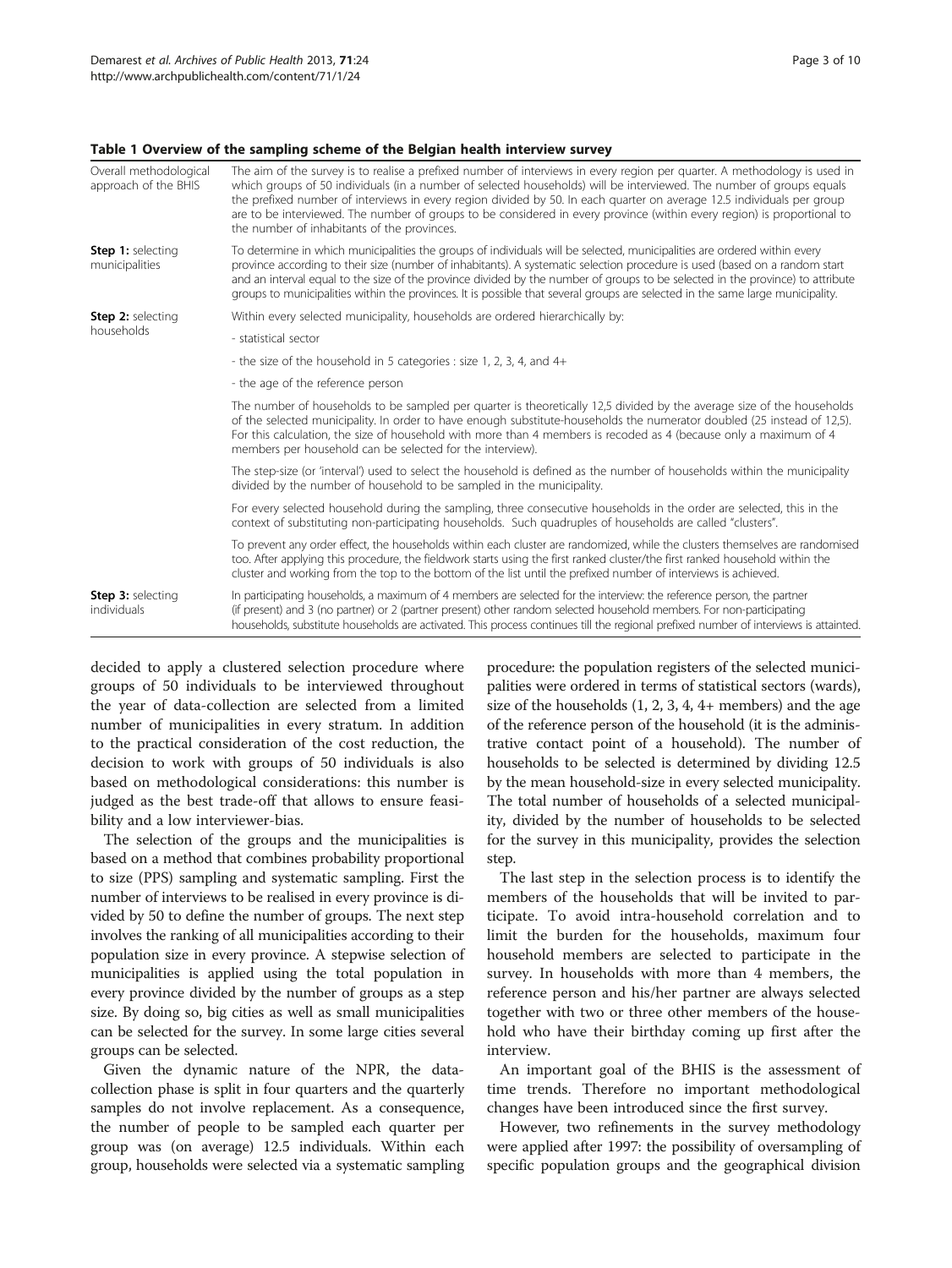of municipalities with more than one selected group. These changes have no impact on the main methodological approach of the survey. Based on the request of the commissioners, a provincial oversampling was initiated in 2001 to offer provincial health authorities the opportunity to obtain more precise results for their province. The oversampling is subject to payment and the implementation is straightforward. All provinces are informed on the number of sample units they are entitled to according to their population size in the framework of the basic sample. Provinces are then asked if they are interested to inflate their sample size with additional (groups of 50) individuals. These extra numbers are taken into consideration when selecting the groups and municipalities.

Since 2004, and this specifically based on the demand of the Ministry of Social Affairs, the option is also offered to perform an oversampling of specific population groups, particularly the elderly. The operationalisation of this oversampling is more challenging because the sampling approach needs to yield a predefined number of extra elderly while respecting the general principles of the sampling design. This has been resolved through the stratification of the sampling frame in the selected municipalities according to the age of the reference person, and a calculation of the number of households to be sampled in each age stratum, taking into account the estimated age distribution of the household members in the stratum.

In BHIS 1997 and 2001, groups selected from one large municipality, could belong to different statistical sectors. Interviewers were required to contact households throughout the whole territory of the municipality which resulted in supplementary costs. Therefore from 2004 onwards, large municipalities (with several groups) are divided in as many geographical areas as there are groups, ensuring that the population size in each area is more or less equal. In each geographical area, operationalized as a number of adjacent statistical sectors, 50 persons are interviewed. This avoids that an interviewer in charge of one group has to carry out interviews scattered all over the municipality.

Given that the BHIS is not a compulsory survey, it is confronted with non-participation of households, which could be non-contactable households or refusals to participate. To ensure that the predetermined number of interviews is realised in due time, one option would be to increase the sample size based on an assessment of the non-response rate in the country. Yet, when the first edition of the BHIS was carried out in 1997, there was an uncertainty as to the response rate in this survey. Therefore, a decision was reached to apply matched substitution, where for every selected household 3 consecutive households in the ranked list of households used during systematic sampling were selected as substitutehouseholds. The selected household, together with its substitutes is called a cluster. Given the criteria used to rank the households in every municipality, the initial selected household and its substitutes are alike in terms of statistical sector, size of the household and age-group of the reference person. This approach was implemented in the first BHIS and all the subsequent surveys.

The number of clusters is exactly the same as the number of households initially selected for participation. If the first household in the cluster turns out to be a non-participating household, the next household in the cluster will be contacted, in case the second household is a non-participating household, the third household is contacted and so on, until the cluster is exhausted. To ensure that the predetermined number of interviews for every group could be achieved, it was decided to double the number of clusters in every group. This was done by dividing the step size calculated for the systematic sampling of the households by two. In case a cluster is exhausted (all households of the cluster turned out to be non-participants), a substitute cluster is activated and the first household of a new cluster is contacted. Contrary to the households belonging to the first cluster, the households belonging to the substitute clusters are not matched to the initial clusters. In other words, the initial and substitute clusters do not show common characteristics concerning the age of the reference person, the size of the household or the statistical sector.

### Results and discussion

Using the BHIS 2008 as an example, an overview of the distribution of the sample size by province is presented in Table [2](#page-4-0). In 2008 a boost of the elderly population of in total 1,250 persons was added to the basic sample, yet this did not alter the basic sampling approach; it just increased the number of groups to be selected. In both the Flemish and the Walloon regions 3,950 interviews, and in the Brussels-Capital Region 3,350 interviews had to be realised. As a consequence, the selection probability differs by region; the relative probability to be selected in the Flemish Region is 0,65, in the Walloon Region it is 1.06 and in the (smallest) Brussels Region it is 3.25. Also differences in provincial sizes resulted in unequal selection probabilities. The oversampling of the German Community, part of the province of Liège, resulted in a low selection probability for the rest of this province. The unequal selection probability affects the representativity of the results, but this is corrected during the estimation process by using sampling weights equal to the inverse of the sampling probability, based on the (known) size of each province-age-household size stratum [[7](#page-9-0)].

Table [3](#page-4-0) presents the evolution of the sample size from the BHIS1997 to the BHIS2008 taking into consideration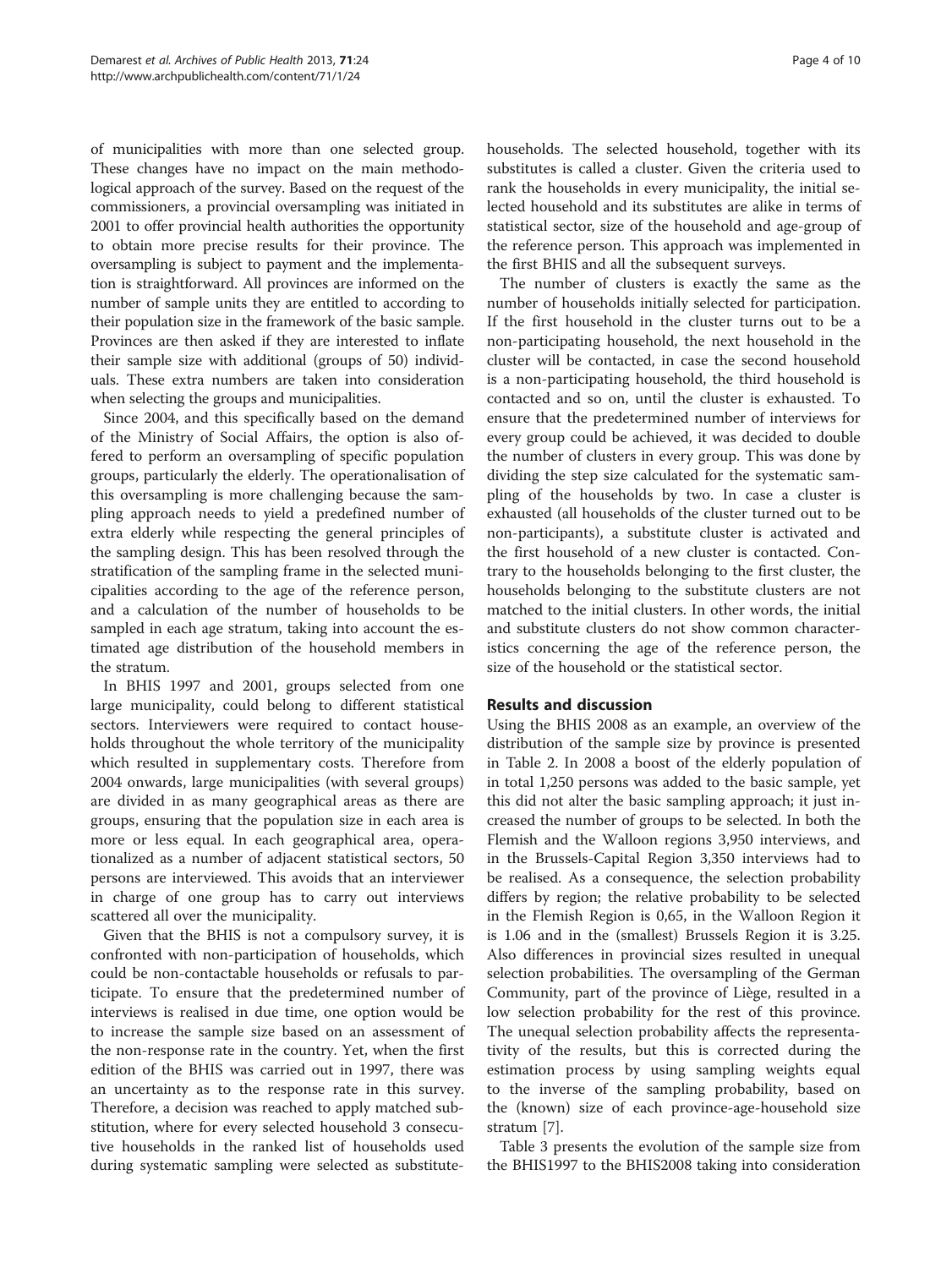|                                   | (A)        | (B)                                  | (C)                                                              | (D)                                                                             | (E)                                      | $(F = (D/A) * 103)$                                    |
|-----------------------------------|------------|--------------------------------------|------------------------------------------------------------------|---------------------------------------------------------------------------------|------------------------------------------|--------------------------------------------------------|
| Province                          |            | Population <sup>*</sup> Fraction (%) | <b>Theoretical number</b><br>of individuals to be<br>interviewed | <b>Effective number of individuals</b><br>to be interviewed<br>(multiple of 50) | Number of<br>Groups of 50<br>individuals | The probability for<br>an individual to be<br>selected |
| Antwerp                           | 1,700,570  | 27.7                                 | 1098.05                                                          | 1100                                                                            | 22                                       | 0.65                                                   |
| Limburg                           | 820,272    | 13.2                                 | 529.65                                                           | 550                                                                             | 11                                       | 0.67                                                   |
| Flemish Brabant                   | 1,052,467  | 17                                   | 679.57                                                           | 650                                                                             | 13                                       | 0.62                                                   |
| East Flanders                     | 1,398,253  | 23                                   | 902.84                                                           | 900                                                                             | 18                                       | 0.64                                                   |
| West Flanders                     | 1,145,878  | 19.1                                 | 739.89                                                           | 750                                                                             | 15                                       | 0.65                                                   |
| <b>Total Flemish</b><br>Region    | 6,117,440  | 100                                  | 3950                                                             | 3950                                                                            | 79                                       | 0.65                                                   |
| Hainaut                           | 1,294,844  | 39.6                                 | 1488.6                                                           | 1500                                                                            | 30                                       | 1.16                                                   |
| Walloon Brabant                   | 370,460    | 10.5                                 | 425.89                                                           | 400                                                                             | 8                                        | 1.08                                                   |
| Namur                             | 461,983    | 13.4                                 | 531.11                                                           | 550                                                                             | 11                                       | 1.19                                                   |
| Liège (including GC)              | 1,047,414  | 29.1                                 | 1204.14                                                          | 1200                                                                            | 24                                       |                                                        |
| Liège (exluding GC)               | 973,739    |                                      |                                                                  | 900                                                                             | 18                                       | 0.92                                                   |
| German<br>Community               | 73,675     |                                      |                                                                  | 300                                                                             | 6                                        | 4.07                                                   |
| Luxembourg                        | 261,178    | 7.6                                  | 300.26                                                           | 300                                                                             | 6                                        | 1.15                                                   |
| <b>Total Walloon</b><br>Region    | 3,435,879  | 100                                  | 3950                                                             | 3950                                                                            | 79                                       | 1.15                                                   |
| <b>Brussels-Capital</b><br>Region | 1,031,215  | 100                                  | 3350                                                             | 3350                                                                            | 67                                       | 3.25                                                   |
| <b>Total Belgium</b>              | 10,584,534 | 100                                  | 11250                                                            | 11250                                                                           | 225                                      | 1.06                                                   |

<span id="page-4-0"></span>

 $(C) = (3950 * (B))/100$  within the Flemish region;  $(C) = (3950 * (B))/100$  within the Walloon Region.

Source: Statistics Belgium (population 01.01.2007).

the oversampling requested by some partners. In the BHIS2001 four of the ten provinces (two in the Walloon region and two in the Flemish region) made use of this possibility. In the BHIS2004 only two provinces financed an oversampling and in the BHIS2008 there were no candidates for oversampling.

In addition, an oversampling of the elderly population was done in the BHIS2004 (for the population of 65 years and older) and in the BHIS 2008 (for the population of 75 years and older). The aim of this oversampling was to obtain more precise estimates for the older population in view of the aging of the population. Specific attention was paid to the age group of 85 years and older. Targets were defined by age group. Both the oversampling at provincial level and the oversampling of older people did not affect the representativeness of the results of the BHIS, as post stratification weights are used to calculate regional and national estimates.

In Figure [1](#page-5-0) the geographical dispersion of the municipalities for the BHIS 2008 is presented. All major Belgian cities, but also a number of small municipalities are represented in the sample. In the Brussels Region, all municipalities were selected due to the relative high number of interviews to be obtained in this region. The figure shows also in which municipalities several groups were selected. In these municipalities the statistical sectors were regrouped in geographical areas consisting of a number of adjacent statistical sectors.

The target of the BHIS is defined in terms of a netsample: the aim is to interview 10,000 individuals

| Table 3 Overview of the sample size of the Belgian health |  |  |  |
|-----------------------------------------------------------|--|--|--|
| interview surveys1997-2008                                |  |  |  |

| Year                         | 1997   | 2001   | 2004   | 2008   |
|------------------------------|--------|--------|--------|--------|
| Basic sample                 | 10,000 | 10,000 | 10,000 | 10,000 |
| Provincial oversampling      |        |        |        |        |
| Antwerp                      |        | 350    |        |        |
| Hainaut                      |        | 500    |        |        |
| Limburg                      |        | 200    | 450    |        |
| Luxembourg                   |        | 1,000  | 897    |        |
| Oversampling elderly         |        |        |        |        |
| 65-85 years                  |        |        | 550    |        |
| 74-85 years                  |        |        |        | 400    |
| 85 years +                   |        |        | 700    | 850    |
| Total                        |        |        |        |        |
| Planned interviews<br>10,000 |        | 12,050 | 12,597 | 11,250 |
| Realised interviews          | 10,221 | 12,111 | 12,945 | 11,254 |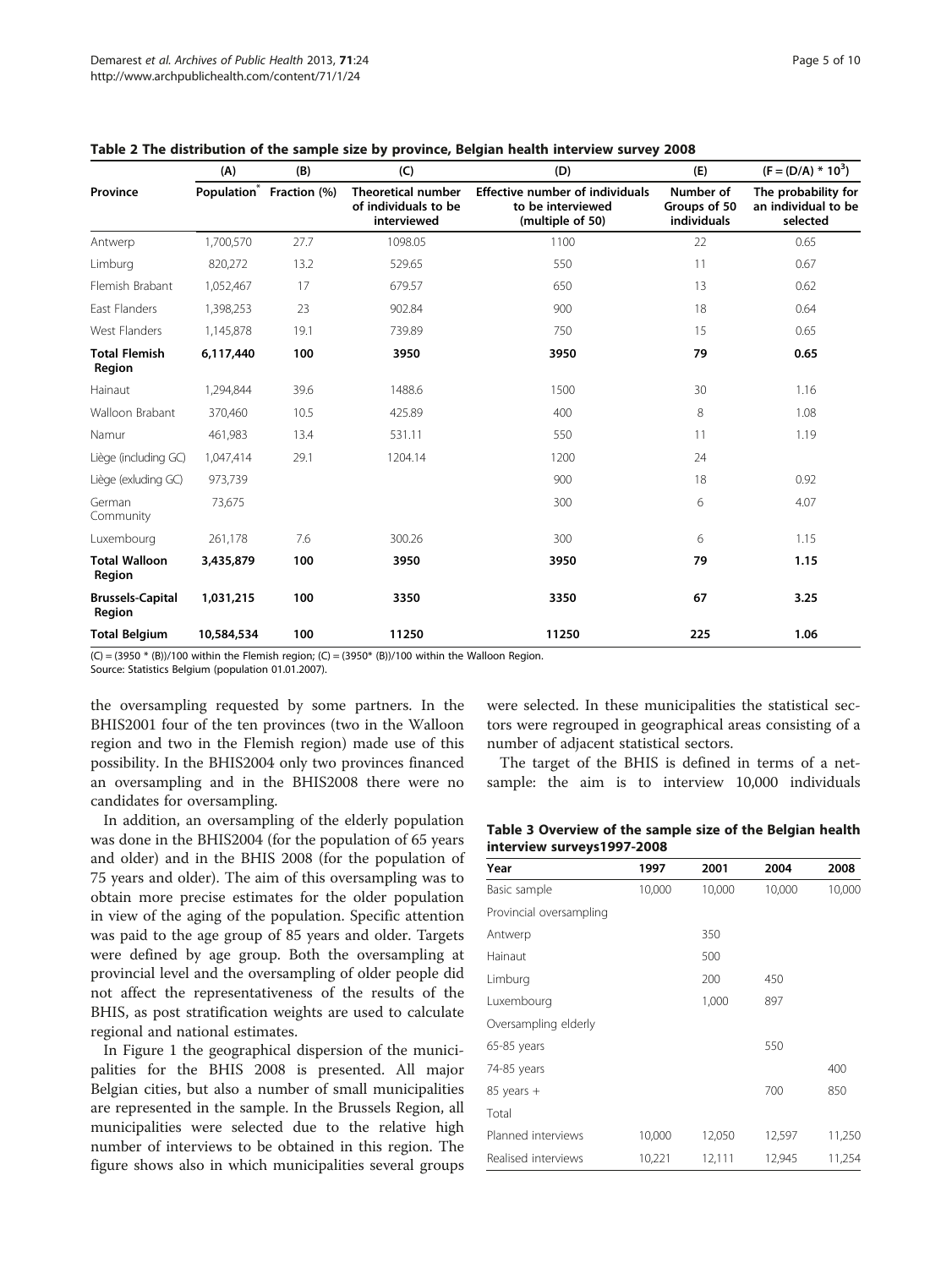<span id="page-5-0"></span>(eventually supplemented with boosts of specific subpopulations). Matched substitution is used as a mean to account for non-participation. In Table [4](#page-6-0), an overview is presented of the evolution of the participation pattern at the household level throughout the different surveys. In the BHIS 2008, 14,438 households had to be activated to achieve 11,254 individual interviews. Based on the information provided by the interviewers, it was found that for 0.7% of these activated households, the address did not exist, and for 16.1% the household selected for participation did not live (anymore) on the address provided to the interviewers (or a change of address has occurred). In addition, 10% of the households could not be contacted, despite several documented efforts of the interviewers. More than 30% of the households refused to participate, while 40.2% did agree to participate. The figures for the BHIS2008 can be compared with the ones for the BHIS2004 since both included a boost of the elderly populations. While the percentages for noncontactable and refusing households remained stable over both years, the percentage of participating households declined. The steep increase of the number of households that didn't live (anymore) at the address in the BHIS2008 was mainly due to the delay in the datacollection in the Brussels-Capital Region due to a high drop out of interviewers in the region. This resulted in a deterioration of the sampling frame.

To assess the impact of the substitution procedure, fieldwork data of the BHIS 2001, for which an thorough analysis of the participation pattern was done, are presented in Table [4](#page-6-0) [[8\]](#page-9-0). All households with correct addresses are subdivided in 4 groups: initially selected households, first, second and third substitutes. Table [5](#page-6-0) lists for each group the percentage of contactable versus non-contactable households and, among the contactable households the percentage participating versus refusing households. The percentage of households labelled as 'non-contactable' grows from 15.7% in initially selected households to 23.5% in the group of third substitutes. Partially this can be due to decreasing efforts of the interviewers to contact already the fourth household to obtain participation. The figures also show a decline in the participation rate; 64.4% of the initial household for which a contact could be obtained, agrees to participate against only half of the contacted third substitutes.

Statistical methods for estimating population parameters are based on the assumption that the observations were selected independently and that each observation has the same selection probability. The BHIS approach, in which a stratified clustered sampling procedure is applied, deviates from this assumption: the selected households are clustered geographically (limited number of selected municipalities), and within a participating household only a

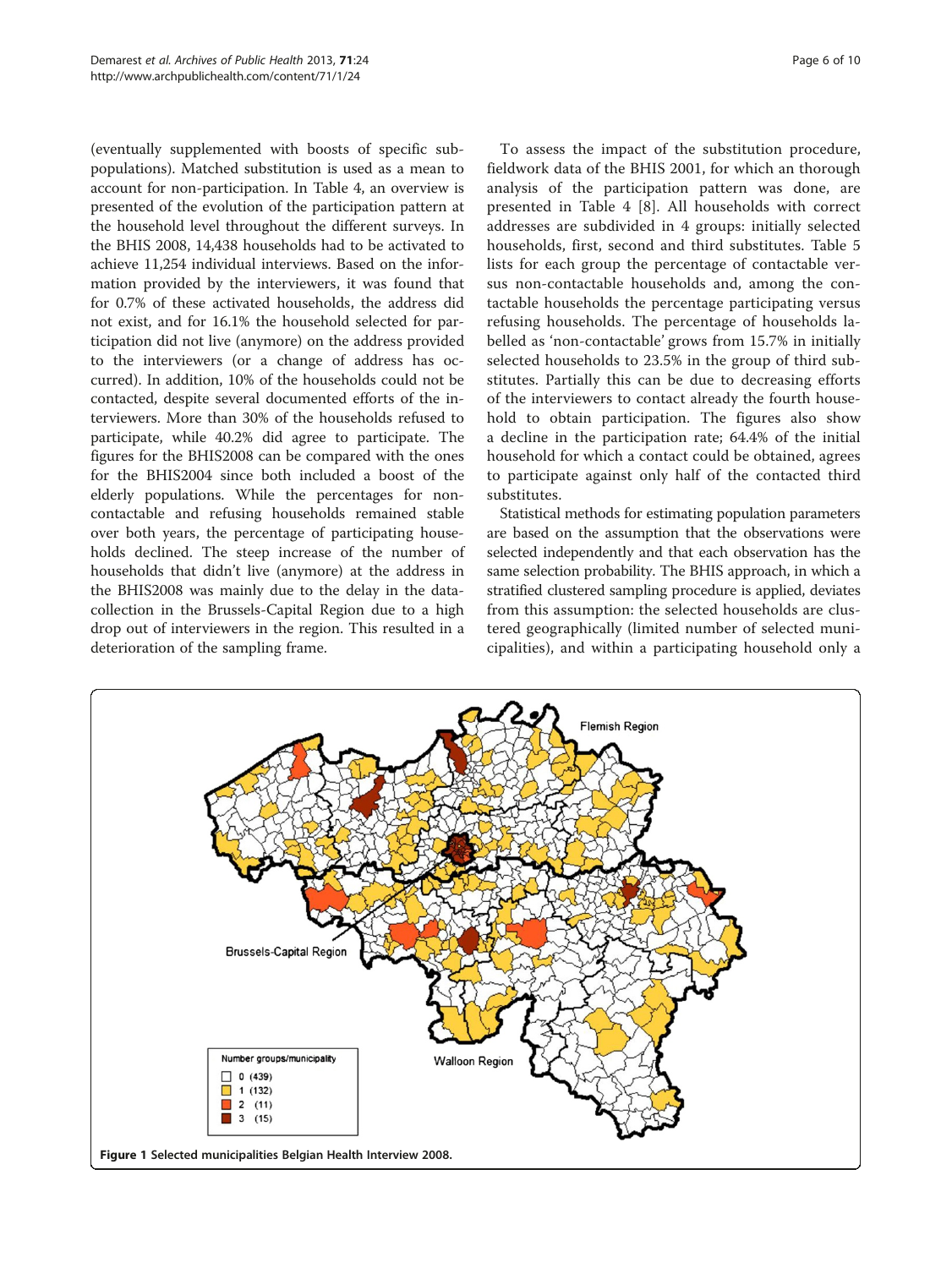<span id="page-6-0"></span>

|                            | 1997  |       | 2001   |      | 2004   |      | 2008   |      |
|----------------------------|-------|-------|--------|------|--------|------|--------|------|
|                            | Abs.  | $\%$  | Abs.   | $\%$ | Abs.   | %    | Abs.   | %    |
| Non-existing address       | $***$ | $***$ | 25     | 0.2  | 31     | 0.2  | 93     | 0.7  |
| HH doesn't live at address | $***$ | ***   | 232    | 2.1  | 983    | 7.5  | 2,328  | 16.1 |
| Non-contable HH            | 3,601 | 31.2  | 1,978  | 17.6 | ,445   | 11   | 1,462  | 10.1 |
| Refusing HH                | 3,303 | 28.6  | 3,496  | 31.1 | 4.107  | 31.4 | 4.746  | 32.9 |
| Participating HH           | 4,664 | 31.2  | 5,533  | 49   | 6,530  | 49.9 | 5,809  | 40.2 |
| Invited HH                 | 1,568 | 100   | 11.264 | 100  | 13.096 | 100  | 14.438 | 100  |

\*\*\* For the BHIS1997, it was not possible to distinguish on-participation due to a non-existing address nor to the fact that the household didn't live at the indicated address. Such cases were included in the category 'non-contactable households'.

sub-sample is taken (maximal 4 household members are selected to participate in the survey). Additionally, regional stratification contributes even further to the unequal selection probabilities. Analysing BHIS data has to account for these design effects. Weighting factors are calculated that reflects the differential selection probability, corrects for differential response rates and adjusts the (demographic) sample distribution by using known population distributions. Consequently, the weight for each sampled individual in the BHIS is the product of the reciprocal of the selection probability within a household) and of a post stratification factor for each province according to age, gender, household size and quarter of the year in which the interview was done.

Table [6](#page-7-0) presents the BHIS2008 results for the indicator 'subjective health' with and without taking the design effects into account. Point estimates and standard errors are to a considerable extent influenced by the design effect: the global absolute difference between the estimate without taking the design effect into account and the one calculated after taking the weights, clustering and stratification into account is not less than 3.17%. At the same time, the standard error increases in relative terms with 42%. Therefore an analysis ignoring the design effect would yield biased point estimates that

cannot be considered representative for the survey population. Yet, the impact of both stratification and clustering has shown to be quite minimal. This is mainly due to the fact the number of clusters (=households) is big and the number of units (=individuals) within a cluster (=household) is limited (maximum 4).

## Conclusions

Compared with most other European countries, Belgium has a relatively short history of organising health surveys. The organisation of four BHIS so far, shows that the methodological approach developed in the years preceding the first survey is quite successful. For every survey year, the net-sample at the regional level and consequently at the country level has been obtained. So far, there is no need to adapt fundamentally the methodology applied in the survey. Some minor changes smoothed the data-collection, although some methodological issues remain points of discussion.

From the 2001 survey onwards, prior to the sampling procedure, municipalities for which several groups had to be selected were subdivided in several geographical homogeneous units according to the number of groups. By doing so, the travel time and travel costs for interviewers were set to a minimum. Unfortunately, this approach is only applicable in case several groups are

Table 5 Overview of the participation status of household selected for participation, Belgian health interview survey 2001

|                                      |                                                |                                      | 11,007 valid addresses (100%) |                                    |                 |                                |                 |
|--------------------------------------|------------------------------------------------|--------------------------------------|-------------------------------|------------------------------------|-----------------|--------------------------------|-----------------|
| Initial selected HH<br>6,436 (58.5%) |                                                | First substitute<br>2,775 (25.2%)    |                               | Second substitute<br>1,281 (11.6%) |                 | Third substitute<br>515 (4.7%) |                 |
|                                      |                                                |                                      |                               |                                    |                 |                                |                 |
| Contactable                          | Non-contactable                                | Contactable                          | Non-contactable               | Contactable                        | Non-contactable | Contactable                    | Non-contactable |
| 5427 (84.3%)                         | 1009 (15.7%)                                   | 2207 (79.5%)                         | 568 (20.5%)                   | 1001 (78.1%)                       | 280 (21.9%)     | 394 (76.5%)                    | 121 (23.5%)     |
|                                      | Contactable HH (100%)<br>Contactable HH (100%) |                                      | Contactable HH (100%)         | Contactable HH (100%)              |                 |                                |                 |
| Participation                        | Refusal                                        | Participation                        | Refusal                       | Participation                      | Refusal         | Participation                  | Refusal         |
| 3,493 (64.4%)                        | 1.934 (35.6%)                                  | 1,288 (58.4%)                        | 919 (41.6%)                   | 547 (54.6%)                        | 454 (45.4%)     | 205 (52.0%)                    | 189 (48.0%)     |
|                                      |                                                | Overall participation: 5,553 (61.3%) |                               |                                    |                 | Overall refusal: 3,496 (38.7%) |                 |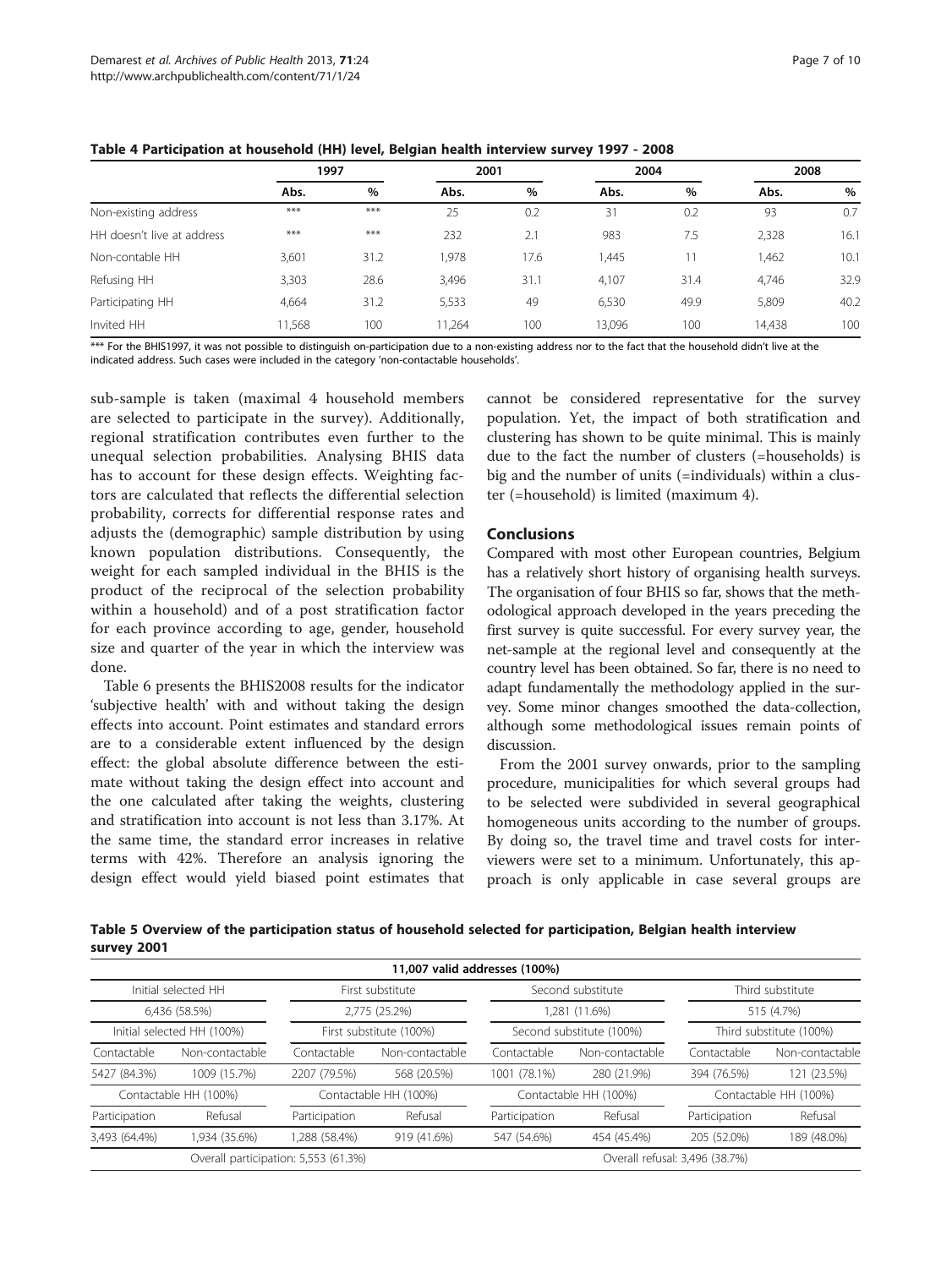|           |                             | Analysis not taking into account Analysis taking into account Absolute difference<br>the design effects |                | the design effect |                | between the two<br>estimates (in%) | Increase in standard error<br>when taking into account the<br>design effect (in%) |  |
|-----------|-----------------------------|---------------------------------------------------------------------------------------------------------|----------------|-------------------|----------------|------------------------------------|-----------------------------------------------------------------------------------|--|
|           |                             | <b>Estimate</b>                                                                                         | Standard error | <b>Estimate</b>   | Standard error |                                    |                                                                                   |  |
| Gender    |                             |                                                                                                         |                |                   |                |                                    |                                                                                   |  |
|           | Men                         | 23.31                                                                                                   | 0.71           | 20.53             | 0.93           | $-2.78$                            | 30.99%                                                                            |  |
|           | Women                       | 29.07                                                                                                   | 0.71           | 25.73             | 0.94           | $-3.34$                            | 32.39%                                                                            |  |
| Age group |                             |                                                                                                         |                |                   |                |                                    |                                                                                   |  |
|           | $15 - 24$                   | 8.82                                                                                                    | 0.94           | 6.52              | 1.06           | $-2.30$                            | 12.77%                                                                            |  |
|           | $25 - 34$                   | 13.05                                                                                                   | 1.01           | 11.02             | 1.14           | $-2.03$                            | 12.87%                                                                            |  |
|           | $35 - 44$                   | 16.77                                                                                                   | 1.05           | 15.95             | 1.45           | $-0.82$                            | 38.10%                                                                            |  |
|           | 45-54                       | 26.25                                                                                                   | 1.27           | 26.68             | 1.79           | 0.43                               | 40.94%                                                                            |  |
|           | 55-64                       | 30.28                                                                                                   | 1.36           | 28.68             | 1.78           | $-1.60$                            | 30.88%                                                                            |  |
|           | 65-75                       | 39.24                                                                                                   | 1.80           | 39.45             | 2.52           | 0.21                               | 40.00%                                                                            |  |
|           | $75+$                       | 48.99                                                                                                   | 1.39           | 48.19             | 2.22           | $-0.80$                            | 59.71%                                                                            |  |
|           | Educational attainment      |                                                                                                         |                |                   |                |                                    |                                                                                   |  |
|           | No diploma/<br>only primary | 46.76                                                                                                   | 1.60           | 42.59             | 2.45           | $-4.17$                            | 53.13%                                                                            |  |
|           | Lower<br>secondary          | 37.68                                                                                                   | 1.38           | 35.09             | 2.07           | $-2.59$                            | 50.00%                                                                            |  |
|           | Higher<br>secondary         | 25.17                                                                                                   | 0.89           | 22.12             | 1.15           | $-3.05$                            | 29.21%                                                                            |  |
|           | Higher                      | 15.65                                                                                                   | 0.67           | 14.30             | 0.99           | $-1.35$                            | 47.76%                                                                            |  |
| Region    |                             |                                                                                                         |                |                   |                |                                    |                                                                                   |  |
|           | Flemish<br>Region           | 24.15                                                                                                   | 0.78           | 21.41             | 1.00           | $-2.74$                            | 28.21%                                                                            |  |
|           | Brussels-Capital<br>Region  | 26.69                                                                                                   | 1.00           | 25.74             | 1.17           | $-0.95$                            | 17.00%                                                                            |  |
|           | Walloon<br>Region           | 28.77                                                                                                   | 0.87           | 26.33             | 1.11           | $-2.44$                            | 27.59%                                                                            |  |
| Total     |                             | 26.42                                                                                                   | 0.50           | 23.25             | 0.71           | $-3.17$                            | 42.00%                                                                            |  |

<span id="page-7-0"></span>

Impact of the design effects, BHIS; 2008.

selected in the city. In sparsely populated, large municipalities, interviewers remain confronted with considerable travel distances.

A possible drawback of the complex sampling design, including stratification and clustering at different levels is that point and variance estimates will be biased if design effects are not taken into consideration during data analysis. Although multilevel analysis applied to (continuous and discrete) items of the BHIS1997 to assess the effect and the magnitude of the design showed very little intra-municipality correlation and moderate intra-household correlation [\[9\]](#page-9-0), there is a need to correct for this correlation when presenting the results. The unequal selection probability, e.g. due to the nonproportional stratification at the regional level, and the oversampling of specific population groups, requires the use of sampling weights. Considering weights and design settings when analysing survey results is essential [[10](#page-9-0)] but in practice not always applied.

The BHIS is focused on the realisation of the fixed number of interviews at the end of the fieldwork-phase. Using field substitution is believed to be the 'engine' to achieve this. Substitution would also assure that hard-toreach households (either in terms of 'hard to contact' or 'hard to participate') would in the end be represented in the net-sample since hard-to-reach households are to be substituted with 'similar' households. Nevertheless field substitution remains a contested survey practice [\[11](#page-9-0)]. In the European Social Survey, for instance, substitution is simply not allowed as it does not meet the requirements of probability sampling [[12,13\]](#page-9-0). However, Smith has explored the use of substitution in surveys and concluded that optimal substitution (including close field supervision, full-efforts to contact initial cases and substitutes,…) resembles the use of random replicates and can be considered a full-probability design [[14](#page-9-0)].

Although it is assumed in the BHIS that substitution partially prevents a bias that could be introduced due to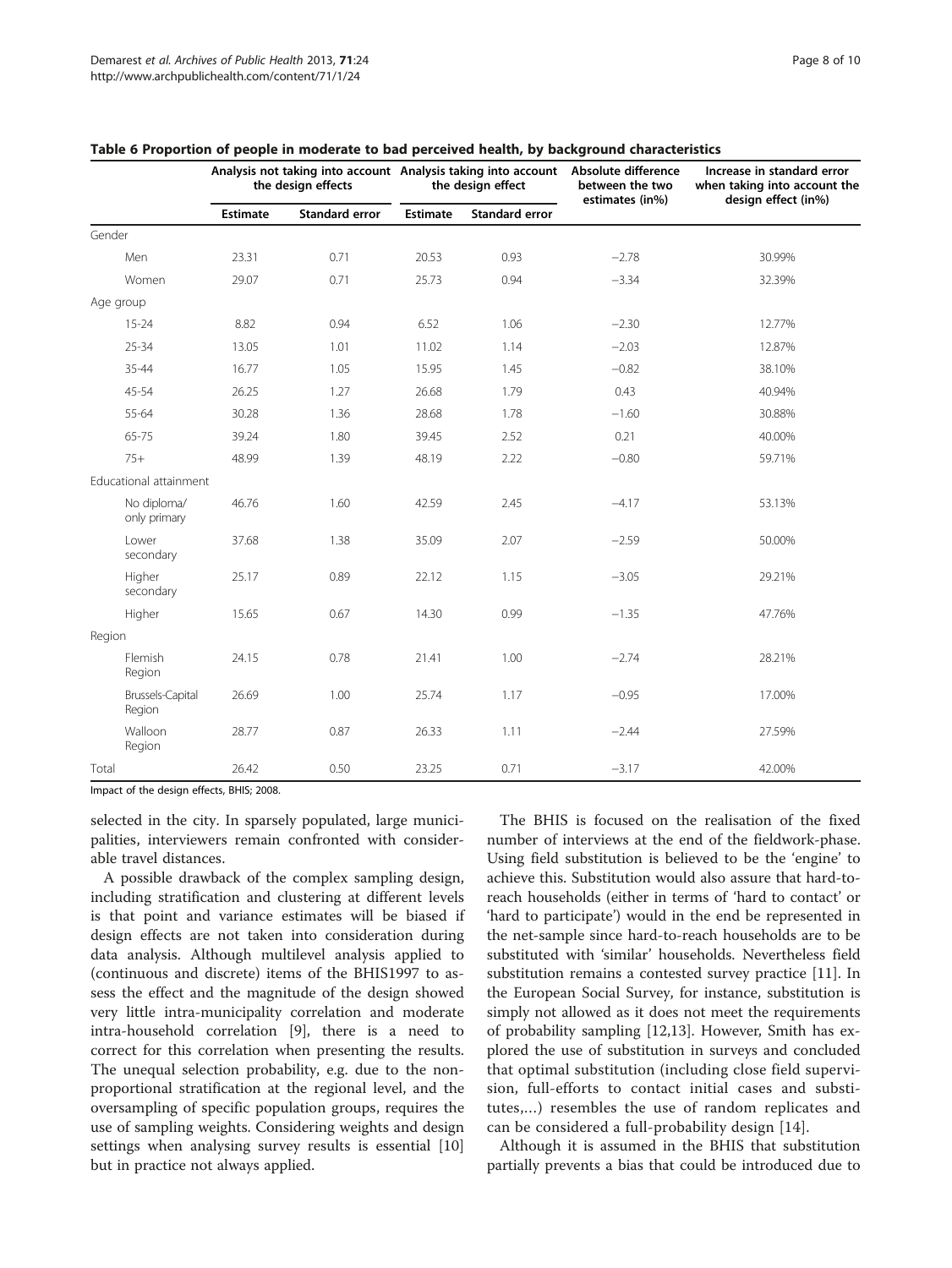<span id="page-8-0"></span>a practice in which interviewers avoid 'hostile' areas (since substitution takes place within the original statistical sector) or hard to reach households (since criteria as household size and age of the reference person are used for substitution), analyses on the BHIS2004 results showed no empirical evidence for this assumption [\[15](#page-9-0)]. Yet, based on the experience of the BHIS it is felt that substitution positively affects the quality of the data collection in four other ways; (1) It optimises the efforts interviewers will 'invest' in trying to contact a household (since the substitutes will probably, given the common characteristics with the initial household, be as hard to reach). (2) It assures a better spread of the interviews throughout time. Given the approach to launch a batch of households to be contacted at the start of each trimester, not applying substitution would cause a peak of interviews during the first phase of every trimester. This peak does also exist in the current approach (given that +/− 60% of all participating households are initially selected household) but is smoothed by the substitution process. (3) It facilitates the monitoring of the data collection phase and enables adjustments in the number of interviews to be realised. Although updated versions of the NPR are used to compose the sample, deterioration of their quality is inevitable. Substitution enables to account for this, since it uses factual data (communicated by the interviewers) on the number of respondents. By monitoring the accrual rate per group, per trimester (number of effective interviews), the substitution approach enables the decision to stop the activation of substitute-households once the targets are realised. (4) It is very closely target-oriented, since it does not use estimates for the participation-rate, but is based on the actual number of realised interviews.

Fieldwork substitution has also some setbacks: (1) Although the initial households and the substitutes have some common elements (size, age reference person, statistical sector), their health profile can be significantly different. The assumption that the initial households and the substitutes are 'alike' can be hampered. (2) Substitution negatively affects the duration of the data collection phase. Since every time substitution is applied, the whole process of inviting households to participate, communicating the (new) addresses to the interviewers, the interviewers' attempts to contact the households,… has to be repeated, the delay between the activation of the initial household and finally the interview with a substitute-household tends to be substantial. (3) Finally substitution complicates the administrative procedures, since it presumes an individual follow up of every interviewer on a day to day basis in order to activate, or not, a substitute-household.

The finding that the methodological approach applied so far in the BHIS was successful in quantitative terms – the scheduled number of interviews were realised – is

no assurance for achieving the goals of the current BHIS2013. For the BHIS2013 a shift was made from a PAPI to a CAPI-application for the face-to-face interviews. This may reduce the response rate in specific population groups (e.g. women and older people) and also affect the responses [[16\]](#page-9-0). If proven to be successful, the use of CAPI will result in a tailored content of (parts of) the questionnaire according to the demands of the different commissioners. Another change in the BHIS2013 is that the data collection has been subcontracted to Statistics Belgium that has integrated the survey in their other surveys (e.g. Labour Force Survey, Survey on Income and Living Conditions). Although the fundamental methodological choices that grounded the BHIS are left untouched (e.g. the application of matched substitution), some practicalities in the data-collection were adapted (e.g. the communication with the interviewers, the documentation of the contact-attempts).

BHIS provides unique data on the health of the inhabitants of the country. The current embedment in EHIS will enable to compare the Belgian results with these from all European countries which implies a major improvement compared with the post-harmonisation process that is needed to enable comparing of European data. Future challenges of the BHIS include the development of a Health Examination Survey (HES) as an expansion to the BHIS approach and the linkage of BHIS data with administrative databases such as health consumption or mortality by cause data. A first attempt to link data of the BHIS2008 with data from the health insurance database is now on-going.

#### Competing interests

The authors declared that they have no competing interest.

#### Authors' contributions

SD and JVdH drafted the paper. RC, SDr, LG and JT reviewed and commented the manuscript. All authors approved the final and submitted version. All authors read and approved the final manuscript.

#### Acknowledgements

The BHIS is a project conducted on request of all Ministers responsible for Public Health at the federal, regional and communal level united in the Commission of Commissioners of the BHIS.

#### Received: 18 June 2013 Accepted: 23 August 2013 Published: 18 September 2013

#### References

- De Bruin A, Picavet HS, Nossikov A: Health Interview Surveys: towards international harmonization of methods and instruments. Copenhagen: World Health Organisation; 1996.
- 2. Van Oyen H, Tafforeau J, Hermans H, Quataert P, Schiettecatte E, Lebrun L, et al: The Belgian health interview survey. ArchPublicHealth 1997, 55:1–13.
- 3. Aromaa A, Koponen P, Tafforeau J, Vermeire C: Evaluation of health interview surveys and health examination surveys in the European union. Eur J Publ Health 2003, 13:67–72.
- 4. Van Oyen H, Demarest S, Tafforeau J: Life at risk: lifestyle characteristics in Belgium. Am J Epidemiol 1999, 149:37.